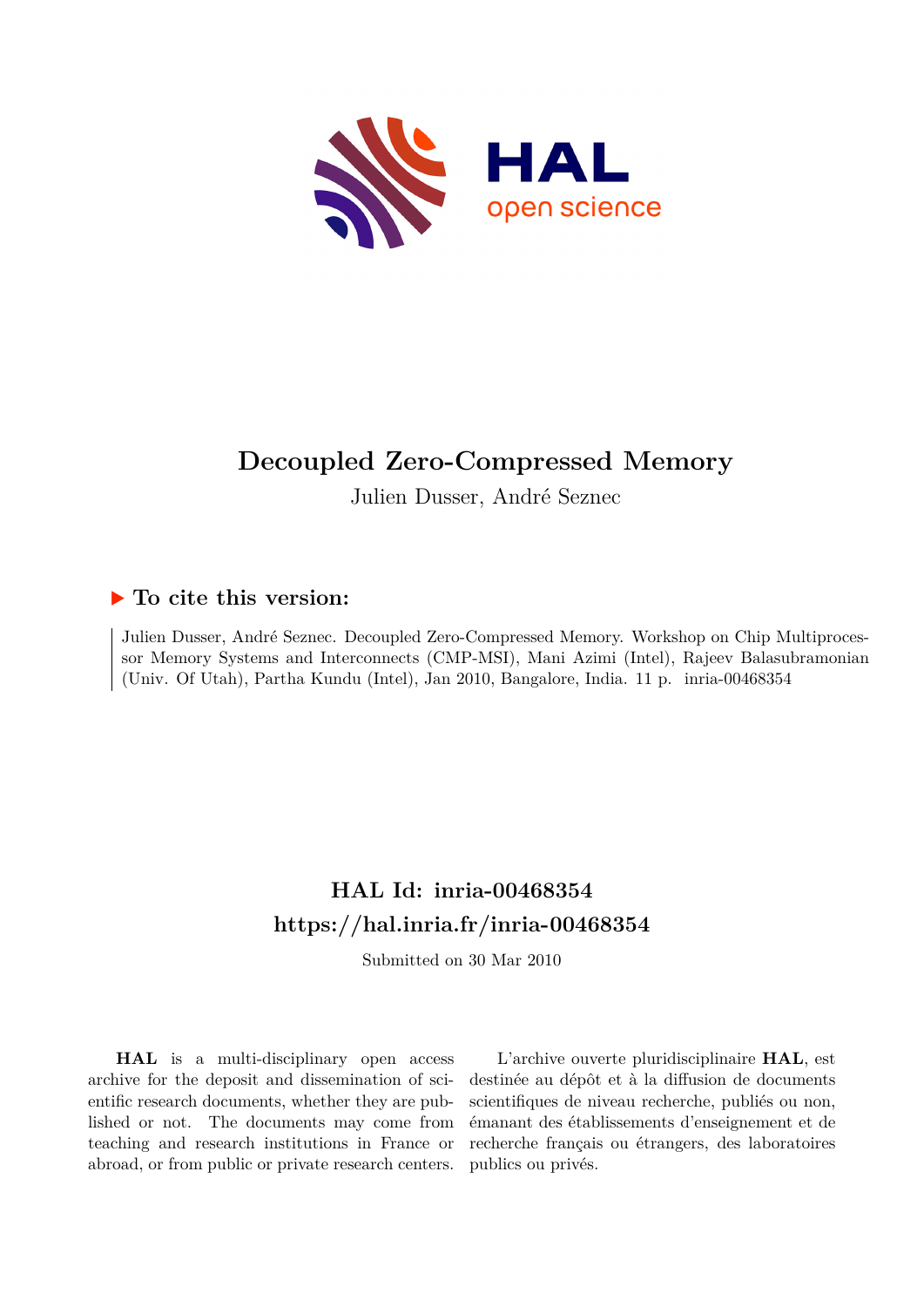# Decoupled Zero-Compressed Memory

Julien Dusser julien.dusser@inria.fr

André Seznec andre.seznec@inria.fr

Centre de recherche INRIA Rennes – Bretagne Atlantique Campus de Beaulieu, 35042 Rennes Cedex, France

### **Abstract**

For each computer system generation, there are always applications or workloads for which the main memory size is the major limitation. On the other hand, in many cases, one could free a very significant portion of the memory space by storing data in a compressed form. Therefore, a hardware compressed memory is an attractive way to artificially increase the amount of data accessible in a reasonable delay.

Among the data that are highly compressible are null data blocks. Previous work has shown that, on many applications null blocks represent a significant fraction of the working set resident in main memory. We propose to leverage this property through the use of a hardware compressed memory that only targets null data blocks, the decoupled zero-compressed memory. Borrowing ideas from the decoupled sectored cache [\[12\]](#page-11-0) and the zero-content augmented cache [\[7\]](#page-10-0), the decoupled zero-compressed memory, or DZC memory, manages the main memory as a decoupled sectored set-associative cache where null blocks are only represented by a validity bit.

Our experiments show that for many applications, the DZC memory allows to artificially enlarge the main memory, i.e. it reduces the effective physical memory size needed to accommodate the working set of an application without excessive page swapping.

Moreover, the DZC memory can be associated with a zero-content augmented cache to manage null blocks across the whole memory hierarchy. On some applications, such a management significantly decreases the memory traffic and therefore can significantly improve performance.

## **1 Introduction**

Over the past 50 years, the progress of integration technology has allowed to build larger and larger memories as well as to build faster and faster computers. This trend has

continuously triggered the development of new applications and/or new application domains that demand for always more processing power and for more memory space. For each new generation of computers, some end-users are faced with the limited size of the physical memory while swapping to disks kills performance.

In order to artificially enlarge the physical memory space, it has been proposed to compress data in memory. Both software [\[6,](#page-10-1) [11,](#page-11-1) [13,](#page-11-2) [5\]](#page-10-2) and hardware compressions [\[1,](#page-10-3) [3,](#page-10-4) [8\]](#page-10-5) have been considered.

In this paper, we propose a new organization of a hardware compressed memory, the decoupled zerocompressed memory or DZC memory. Only null data blocks are compressed since they represent a significant fraction of the data resident in memory (up to 30% [\[8\]](#page-10-5)). Only non-zero blocks are really stored in the compressed physical memory (*CP memory*). Our compressed memory design is inspired by the decoupled sectored cache [\[12\]](#page-11-0) and the Zero Content Augmented cache [\[7\]](#page-10-0). In the (N,P) decoupled sectored cache, a sector (i.e. P consecutive cache lines) can map cache blocks belonging to P different cache sectors. Typically, the size of the region that can be mapped by the tag array is larger than the size of the cache. In the DZC memory, we borrow the same principle. *P* being the size of a page in memory, a region of the CP memory consisting of *M* ∗*P* bytes will map blocks of memory belonging to Q pages of the uncompressed physical memory (*UP memory*) with  $Q \geq M$ . The memory controller is in charge of translating the UP memory address (the only address seen by the processor) towards the CP memory address (or to return a null block).

Our simulations show that the DZC memory is quite effective at enlarging the size of the working set that can reside in the main memory and thus avoids a large number of page faults.

The remainder of this paper is organized as follows. In Section [2,](#page-2-0) we review the previous works on memory compression and point out the important issues that must be addressed in the design of a hardware compressed mem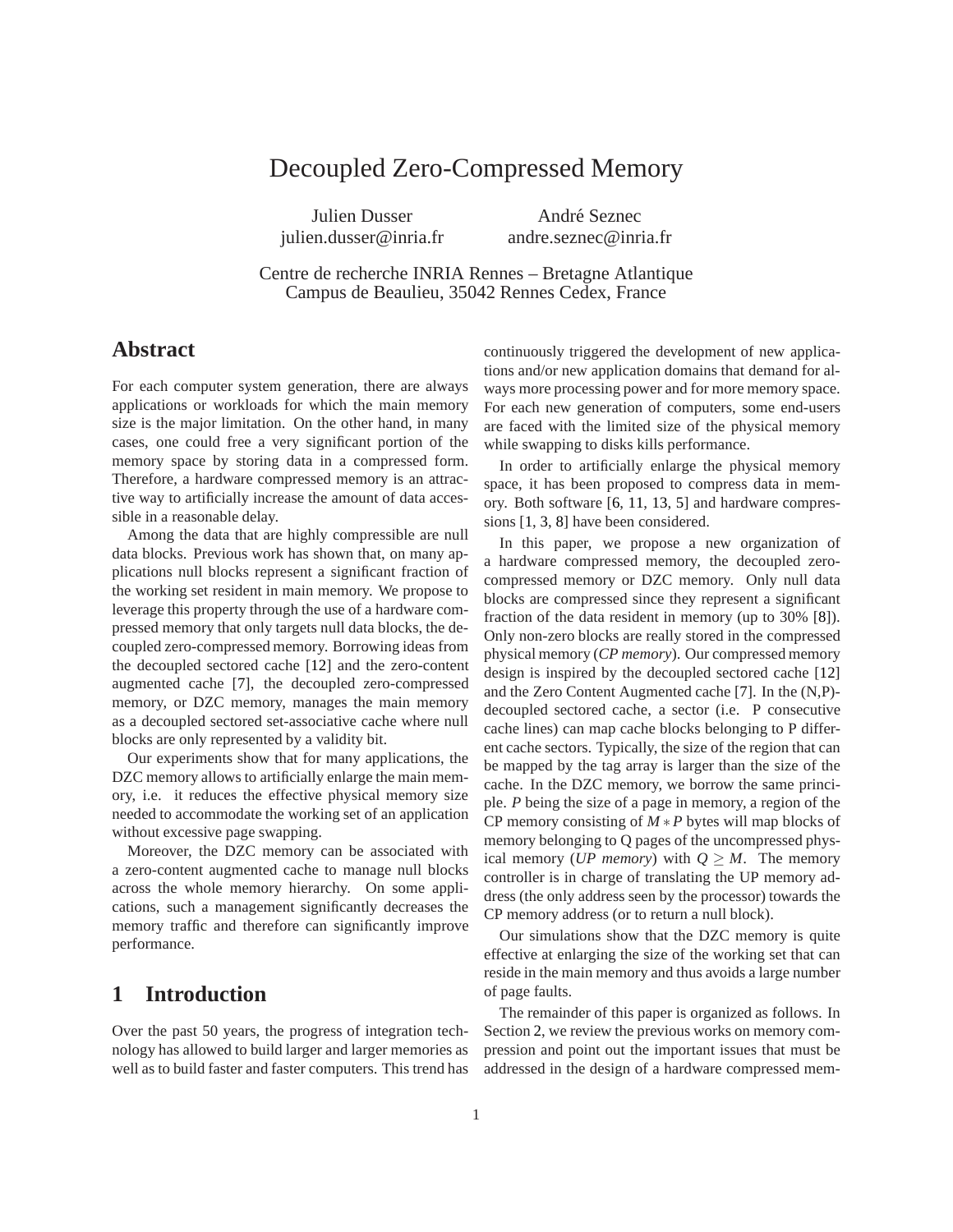ory. Section [3](#page-3-0) presents experiments confirming the observation that a significant amount of the memory blocks are made only of null values. In Section [4,](#page-3-1) we present the DZC memory principles, then we present a possible implementation. Section [5](#page-6-0) presents simulation results showing the benefits of using a DZC memory in place of a conventional memory. Section [6](#page-8-0) presents a solution managing null blocks across the cache hierarchy through combining a DZC memory with a zero-content augmented cache. Section [7](#page-9-0) concludes this study.

**Notation** Throughout the paper, we will use the terms memory blocks and memory lines. A *memory block* will be the chunk of data that can be manipulated by a program. A *memory line* is the location in memory where a *memory block* is stored.

### <span id="page-2-0"></span>**2 Related Work and Issues**

#### **2.1 Software Compression**

In previous approaches to compress memory [\[6,](#page-10-1) [13,](#page-11-2) [11,](#page-11-1) [5,](#page-10-2) [4\]](#page-10-6), it was proposed to dedicate part of the physical memory to store memory pages in a compressed form. The remainder of the physical memory is left uncompressed. Only this uncompressed memory is directly addressed by the processor. On a page fault on the uncompressed memory, the page is searched in the compressed memory. When found the page is uncompressed. That is the compressed memory acts as a cache to hide the latency of swapping on disks. This approach enlarges the memory space that applications can use without swapping, but a high compression/decompression penalty is paid on each page fault on the uncompressed memory. Dimensioning the respective sizes of the compressed and uncompressed memory is rather challenging.

#### **2.2 Hardware Compressed Memories**

Only a few studies have addressed using hardware compressed memories and they face some issues.

The MXT technology [\[1\]](#page-10-3) from IBM uses compression on 1-Kbyte uncompressed physical blocks. Blocks are stored in one to four 256-byte compressed physical blocks. Blocks are accessed through an indirect access: one must first retrieve the address in the compressed memory in a table, then access the compressed memory.

Compression/decompression latency (64 cycles) of such a large block is a major issue. However the main issue with this approach is the granularity of the main memory access: the indirect access table must store an

address per memory block. In order to limit the volume of this table, the memory block size is 1-Kbyte. However using large L3 blocks may drastically increase the memory traffic on read misses as well as on write-backs. On a write-back on memory, the size of the compressed block can change. The solution adopted on MXT is to free the previous allocation of the block and allocate a new position in the memory.

Ekman and Stenström [\[8\]](#page-10-5) tried to address two issues associated with the MXT technology: indirect access and the large block granularity. In order to address large block granularity, (i.e. the size of the indirect access table), Ekman and Stenström proposed to store compressed blocks from a physical page in the uncompressed memory in consecutive memory locations. They consider 64-byte memory blocks. A simple compression scheme, FPC [\[5\]](#page-10-2), resulting in only four different sizes of compressed blocks is considered in order to limit the decompression latency. A descriptor of the compressed form is maintained for each physical page. Moreover, since a descriptor is attached with the physical page, [\[8\]](#page-10-5) suggests to modify the processor TLB to retrieve the compressed address, thus saving the indirection to access the compressed memory.

The basic compression scheme suffers from an important difficulty on write operations. On a write, the size of a memory block in the compressed memory may increase. When the compressed physical blocks of a page are stored sequentially, any size increase of block triggers the move of the whole page. In order to prevent moving compressed blocks and compressed pages in the memory, [\[8\]](#page-10-5) proposed to insert gaps between blocks at the ends of sub-pages and pages. This avoids moving all the pages on each block expansion, but wastes free space and does not prevent all data movements.

Moreover, the proposed implementation suffers from other drawbacks. First the uncompressed to compressed address translation is performed through TLB for access misses, but write-backs need some other uncompressed to compressed address translation mechanism (not described in [\[8\]](#page-10-5)). A second difficulty is to maintain cache coherency in a multiprocessor: the access to the main memory is done using the address in the compressed memory while the cache hierarchy is accessed with the address in the uncompressed memory.

#### **2.3 Formalizing Hardware Compressed Memory**

The difficulties mentioned above for the compressed memory scheme proposed by Ekman and Stenström have lead us to better formalize the concept of a compressed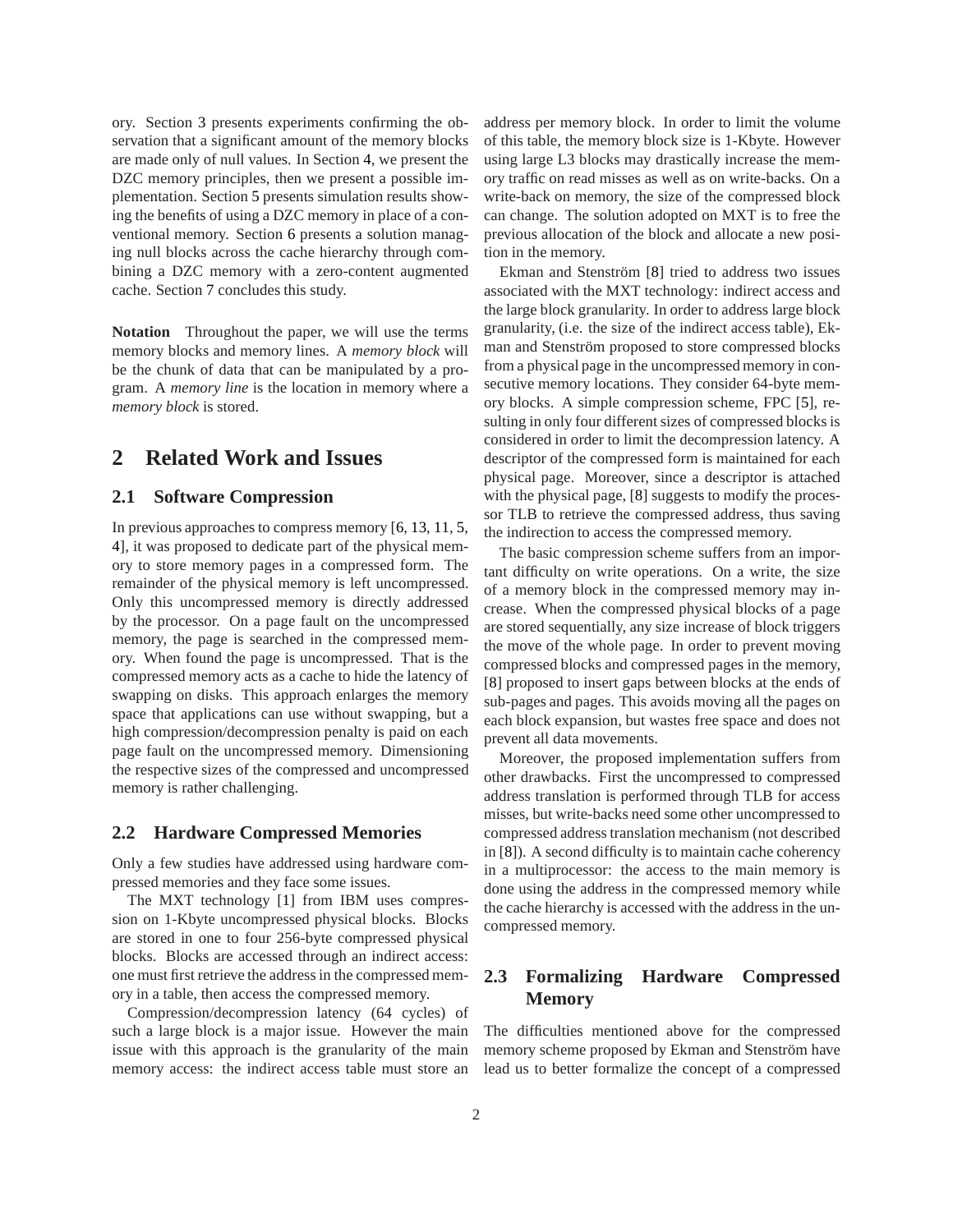memory system.

We distinguish two address domains, the Uncompressed Physical memory space, or *UP memory* space and the Compressed Physical memory space, or *CP memory* space. All the transactions seen by the processors or IOs are performed in the uncompressed memory space. The memory compression controller performs a translation of the UP address in the CP address.

<span id="page-3-2"></span>



Figure [1](#page-3-2) illustrates this model for a bus-shared memory multiprocessor. The model would also fit a distributed memory system, with pairs of associated CP memory space and UP memory space.

## <span id="page-3-0"></span>**3 Null Blocks in Memory**

Several studies have shown that memory content [\[6,](#page-10-1) [13,](#page-11-2) [1,](#page-10-3) [11,](#page-11-1) [5,](#page-10-2) [8,](#page-10-5) [9\]](#page-10-7) and cache content [\[10,](#page-11-3) [2,](#page-10-8) [3,](#page-10-4) [9\]](#page-10-7) are often highly compressible. Ekman and Stenström [\[8\]](#page-10-5) showed that on many applications many data are null in memory and that in many cases, complete 64-byte blocks are null. For SPEC2000 benchmarks, they reported that 30% of 64-byte memory blocks are null blocks with some benchmarks such as *gcc* exhibiting up to 80% of null blocks.

Our own simulation confirms this study. Using the Simics simulation infrastructure <sup>1</sup> thus taking into account the Linux operating system simulation, we took a snapshot of the memory content after simulating 50 billion instructions. Figure [2](#page-4-0) represents the proportion of null blocks in

memory assuming 64-byte blocks. One could note that, on many applications the ratio of null blocks is quite high exceeding 40% in several cases.

A compression scheme targeting only null memory blocks might be considered as targeting only the low hanging fruits in memory compression. However these null blocks represent a sizable portion of the compressible blocks on a hardware compressed memory. As an argument for our thesis, Figure [2](#page-4-0) also reports the ratio of 64-byte blocks in memory that could be compressed in 32 bytes using FPC [\[5\]](#page-10-2), a word level compression algorithm. FPC is here applied with four patterns: uncompressed, null, MSB-null and all ones.

# <span id="page-3-1"></span>**4 Decoupled Zero-Compressed Memory**

As pointed out above, the ratio of null memory blocks is quite high for many applications. In this section, we present a hardware compressed memory that exploits this property, the decoupled zero-compressed memory or *DZC memory*. As Ekman and Stenström proposal [\[8\]](#page-10-5), our proposition targets medium grain memory block sizes in the same range of the cache block sizes, i.e. around 32- 128 bytes.

The principle of the DZC memory is derived from the decoupled sectored cache [\[12\]](#page-11-0) and the zero-content augmented cache [\[7\]](#page-10-0).

We divide the DZC memory in equal size regions, we will call C-spaces, for compressed memory spaces. Typically the size *S* of a C-space is about 64 to 512 times larger than the size *P* of an uncompressed page, i.e. in the range of 512 Kbytes to 4 Mbytes if one consider 8-Kbyte physical pages.

An uncompressed physical page, UP page, is mapped onto a given C-space, i.e., the non-null blocks of the UP page are represented in the C-space. The null blocks are not represented in the DZC memory but are only represented by a null bit. To store the non-null blocks, we manage the main memory as a set-associative decoupled sectored cache. Each page is treated as a sector. It is allocated within a C-space, i.e., each non-null block of the page has  $S/P$  possible line positions in the C-space (see Figure [3\)](#page-4-1).

Read access to an uncompressed memory block at UP address  $PA + P_{offset}$  on the main memory is performed as follows. A P-page descriptor is associated with the uncompressed memory page at address *PA*. This P-page descriptor contains a pointer *CA* on the C-space where the page is mapped. For each blocks in the page, the P-page

<sup>&</sup>lt;sup>1</sup>Simics is a Virtutech software.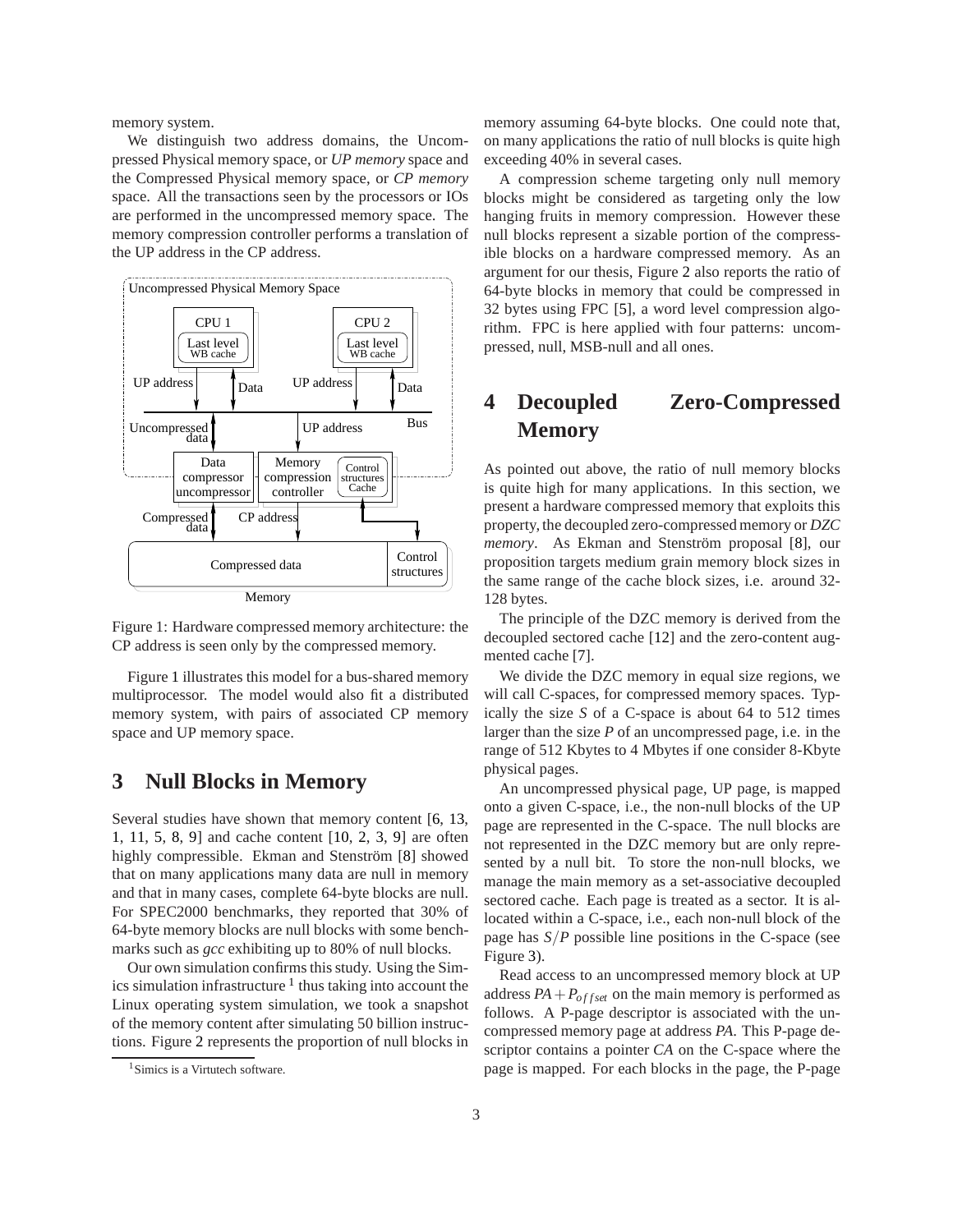<span id="page-4-0"></span>

Figure 2: Ratio of 64B blocks null and 64B blocks compressible to 32B using FPC after 50 billions instructions

<span id="page-4-1"></span>

Figure 3: Five uncompressed physical pages are stored in a four-page C-space. Each non-null memory block is stored in one of 4 possible memory lines

descriptor also features a null bit *n* to represent whether the block is null or not and a way pointer *WP* to retrieve the block when it is non-null. When *n* is set the memory block is null, otherwise the block resides in the compressed memory at address  $CA * S + WP * P + P_{offset}$  (see Figure [4\)](#page-4-2).

On the write of an uncompressed memory block, four situations must be distinguished depending on both the previous and new status.

- *write a null block in place of a null block:* no action. The P-page descriptor was already featuring a null way pointer for the block
- *write a non-null block in place of a non-null block:* retrieve the address of the non-null block in the compressed memory and update the block in compressed memory
- *write a null block in place of a non-null block:* update the way pointer to null and, as explained later, free the memory line previously occupied in the Cspace

<span id="page-4-2"></span>

Return address  $CA * S + WP * P + P_{offset}$ 

Figure 4: A page descriptor inside page descriptor array. CA, the C-space address and a way-pointer WP and a null bit N per block in the page

• *write a non-null block in place of a null block:* allocate a memory line in the C-space and update the way pointer accordingly.

To manage these two last situations, a C-space descriptor (Figure [5\)](#page-5-0) is associated with each C-space. The Cspace descriptor consists of a set of *validity* bits *v*, one bit per memory line in the C-space. The validity bit indicates whether or not a line is occupied.

Freeing a memory line in the DZC memory is then just simply setting its validity bit to zero.

Allocating a line in the DZC memory for a physical memory line requires finding a free block in the set of possible locations in the C-space. That is scanning the validity bits of all the possible lines. When there is no free line for the block, an exception must be raised and an action must be taken: the overall physical page is moved from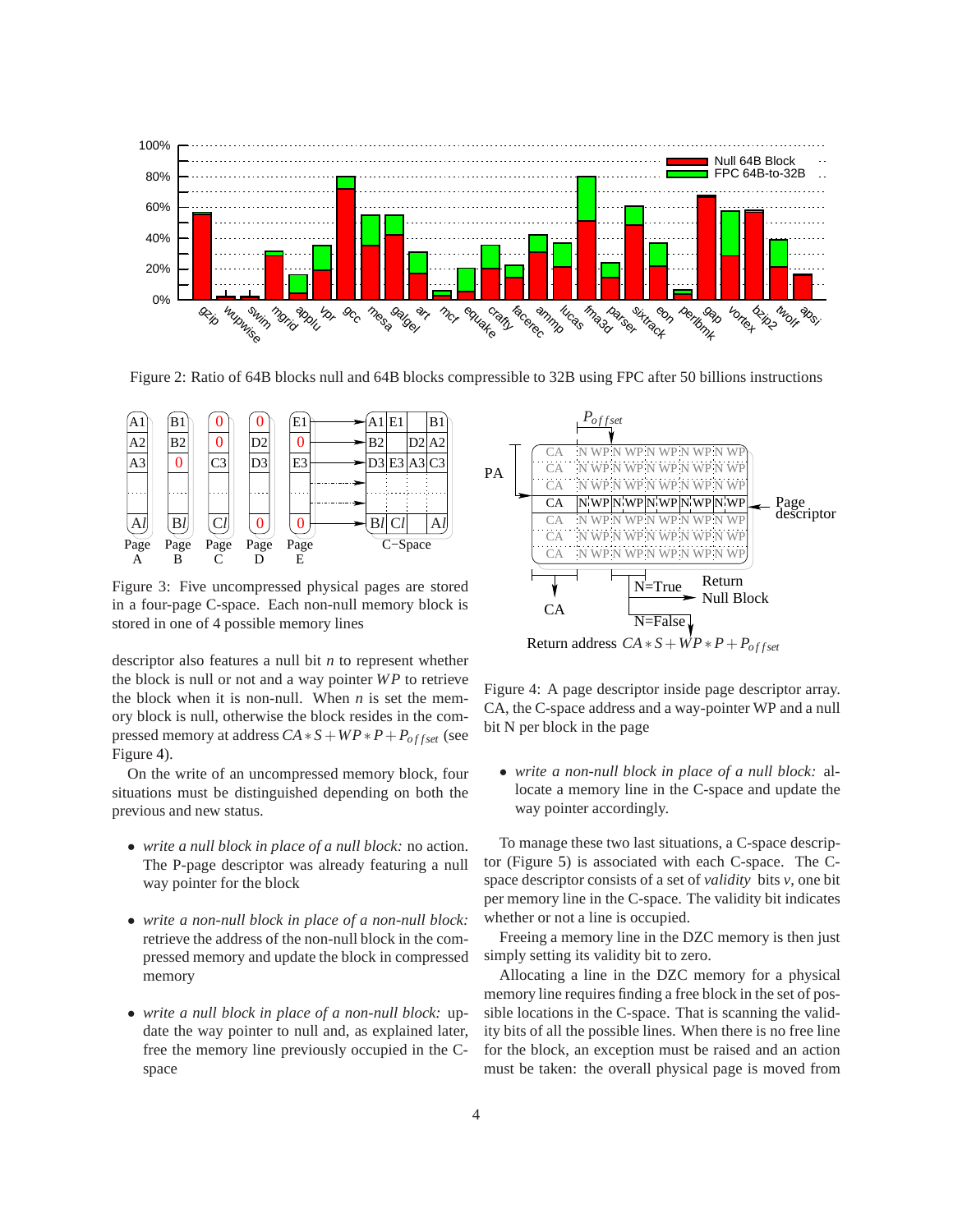<span id="page-5-0"></span>

Figure 5: C-space descriptor and free line allocation.

the C-space to another C-space with enough free lines. If no such space exists one or more page must be ejected.

While the validity bits are sufficient to manage the allocation of pages in C-space, storing some redundant information allows an easier management. Therefore, in order to guide such a physical page move, the C-space descriptor maintains a counter *FL* (free lines) per set of lines indicating the number of free lines in the set. Moreover *MINFL*, the minimum of the *FL* counters on all the sets of memory lines is also maintained.

On a write-back involving a state change of the memory block, in the general case the *FL* counter and *MINFL* are also updated. The exceptional case where a new block has to be allocated and no free line is valid corresponds to  $FL = 0$ . The physical page must then be moved to another C-space: in order to guarantee that the chosen Cspace will be able to store the whole physical page, one has only to chose a target C-space for which *MINFL* is non-null.

#### **4.1 Randomizing Null Blocks Distribution**

The DZC memory acts as a set associative cache in which null blocks would not cost a memory line. Unfortunately, experimental results showed that null blocks are not distributed evenly in the pages. There are often more null blocks at the end of the page than at the beginning of the page. Therefore the conventional set mapping would lead to more saturation on sets corresponding to the beginning of pages.

In order to randomize the distribution of null blocks across all sets, we use a exclusive-or indexing on the sets of the DZC memory: the page offset in the UP address is exclusive-ored with the lowest page number bits.

#### **4.2 Benefits**

Unlike IBM MXT, the DZC memory can handle small blocks and has very short decompression latency. This translates in a finer memory traffic granularity and a shorter access time to the missing data in memory.

As already pointed, Ekman and Stenström approach [\[8\]](#page-10-5) faces a difficulty on write-backs when the size of a block increases. This often necessitates to move the data in the page or to reallocate and move the overall memory page. Such data movements are rare events on the DZC memory as illustrated in the experimental section.

#### **4.3 Control Structure Overhead**

The control structures needed in a DZC memory are respectively the P-page descriptors associated with the physical pages of the uncompressed memory and the Cspace descriptors.

The P-page descriptor (Figure [4\)](#page-4-2) features a C-space pointer, a way-pointer and a null bit for each memory block. For instance, if the respective sizes of the C-space and of the physical page are 4 Mbytes and 8 Kbytes, the way-pointer will be 9-bit wide. Assuming 64-byte memory blocks, 128 way-pointers are needed per physical page. A 4-byte C-space pointer would allow to map pages anywhere in a 2<sup>52</sup> bytes compressed memory. That is a P-page descriptor represents 164 bytes.

The C-space descriptor features a validity bit per memory line in the C-space, i.e. assuming 4-Mbyte C-space and 64-byte memory block, 64 KBits per C-space. The *FL* counters could be represented on 10 bits as well as *MINFL*. That is a C-space descriptor represents 8353 bytes.

The storage requirement for the control structures of the DZC memory depends on the size of the physical memory mapped onto the DZC memory. Assuming that this size is 1.5 times the size of the DZC memory and the parameters used in the example above, this storage requirement would be  $1.5 * 512 * 164 + 8353 = 134,305$  bytes in average per C-space, i.e around 3.2 % of the memory. For a large physical memory, these control structures should be mapped onto the physical memory.

#### **4.4 Memory Compression Controller**

In any system, the memory controller is in charge of managing the access to the memory. The memory compression controller can be integrated in this memory controller.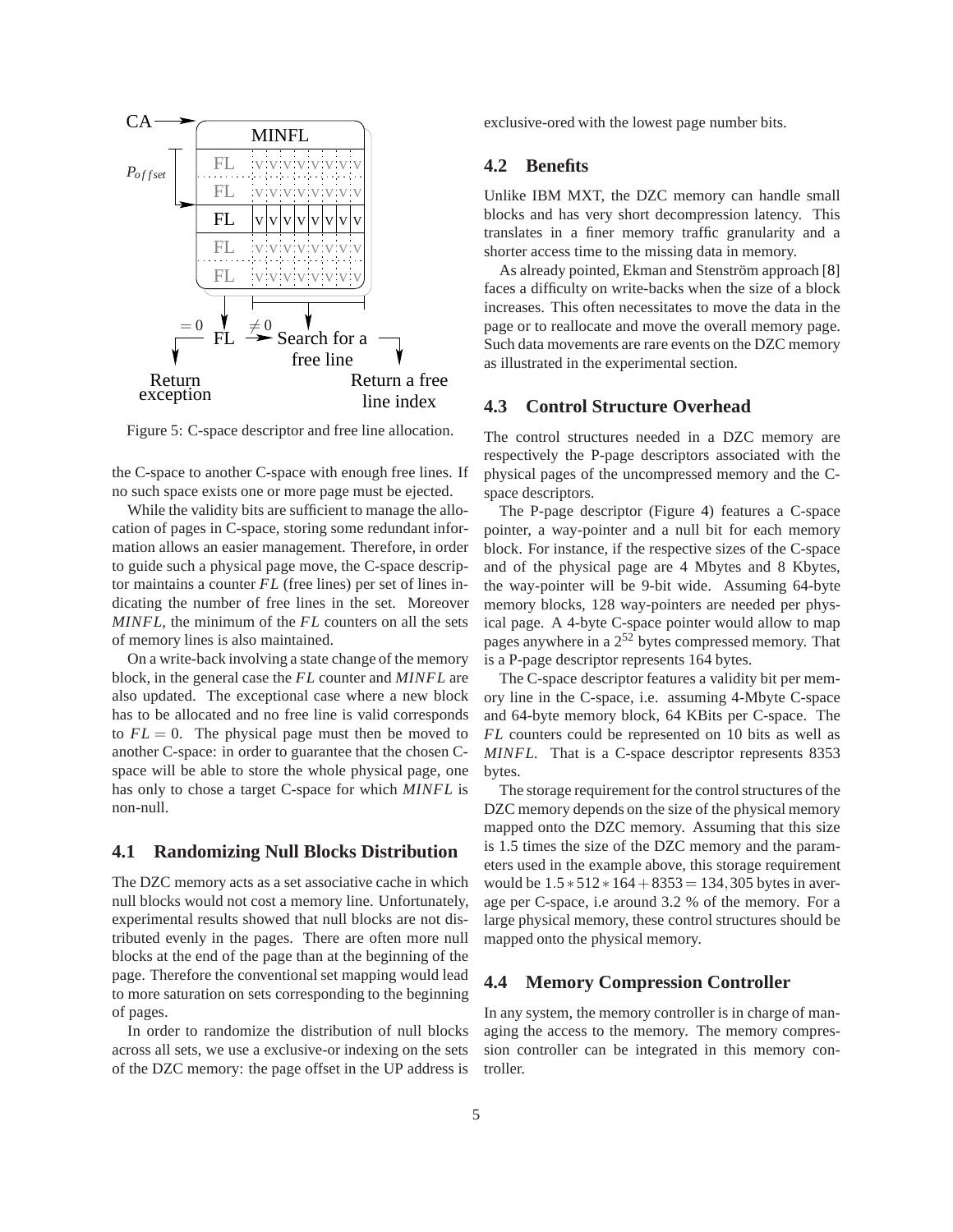The memory compression controller is in charge of determining whether a block is null or not. On a read, when the block is non-null, the memory compression controller also determines its CP address. On a write-back changing a null block in a non-null block, the memory compression controller is in charge of allocating a free block in the DZC memory. When no free block is available in targeted set, the memory compression controller is in charge of moving the physical page to another C-space in the DZC memory.

All these tasks require the access to the control structures of the DZC memory. In order to allow fast UP address to CP address translation, parts of the control structures must be cached within the memory compression controller.

### <span id="page-6-0"></span>**5 Performance Evaluation**

#### **5.1 Metrics for Evaluating a Compressed Memory**

The performance evaluation of a compressed memory is a difficult issue.

When the working set of a computer workload fits in the main memory, using a compressed memory does not result in any performance benefit. It even results in a performance loss due to the extra memory latency associated with the UP address to CP address translation and with the decompression latency algorithm.

In our particular case, there is no hardware decompression algorithm. Therefore the extra memory access latency is only associated with the UP to CP address translation latency. This UP to CP address translation is relatively simple (read of a table). When the P-page descriptor is cached in the memory controller, the UP to CP address translation latency only adds a few cycles to the overall latency of the memory controller. As pointed out by Ek-man and Stenström [\[8\]](#page-10-5), such extra 2-3 cycles on a main memory latency has very limited impact on the overall performance of the system.

The main interest of using a compressed memory is to enlarge the memory footprint that a given system may accommodate without swapping on the external disks. Access time to hard-drive is in the 10ms range thus representing about 30,000,000 cycles for current processor technology. Therefore the most important performance metric for a compressed memory is the page fault rate of the applications: we will present this metric for a large spectrum of memory sizes in order to characterize how the use of DZC memory can artificially "enlarge" the memory space available for the application.

However, our DZC memory system may also suffer from C-space saturation on a write-back. Such a C-space saturation forces to move the physical page to another Cspace, thus leading to some performance penalty. Ekman and Stenström [\[8\]](#page-10-5) pointed out that moving pages in the compressed memory are local to the memory and can be performed in the background. They are unlikely to really impact the performance of the system if they remain sufficiently rare. However, these physical page moves may become quite frequent when the memory becomes saturated. We will present statistics on these page moves as our second performance metric.

#### **5.2 Experimental Methodology**

Our simulation environment was derived from Simics. Simics allows to monitoring processor to memory transfers, and to plug a memory hierarchy simulator. A standard memory hierarchy configuration illustrated Table [1](#page-6-1) was simulated. Both DZC memory and uncompressed memory were simulated for sizes ranging from 8 Mbytes to 192 Mbytes on the first 50 billions of instructions of the SPEC 2000 benchmarks.

<span id="page-6-1"></span>

| <b>CPU</b>           | x86 processor                                  |  |
|----------------------|------------------------------------------------|--|
| L1 Cache             | 32KB, 64B line-size, 4-ways, LRU rempl., write |  |
|                      | allocate                                       |  |
| $L2$ Cache           | 256KB, 64B line-size, 4-ways, LRU rempl.,      |  |
|                      | write allocate                                 |  |
| L <sub>3</sub> Cache | 1MB, 64B line-size, 8-ways, LRU rempl., write  |  |
|                      | allocate                                       |  |
| O.S.                 | Linux Red Hat - Linux 2.6                      |  |
| <b>Benchmarks</b>    | SPEC CPU 2000 - ref data set                   |  |
| Compressed           | 4MB spaces, 8KB pages, 64B blocks              |  |
| Memory               |                                                |  |

Table 1: Baseline simulator configuration.

**Simulated Page Replacement Policy** On a page fault, the page must be brought in main memory. If no free memory space is available then some pages must be swapped on the disk in order to make room for the new page.

We simulated a simple LRU replacement for the conventional memory. For the DZC memory, the page must be allocated in some C-space. We simulated a policy derived from the LRU policy. At a first step, we look for a Cspace able to store the whole page, i.e., featuring at least a free line in each set (in other words  $MINFL > 1$ ). If no Cspace is available then we eject the LRU page. However, this ejection does not guarantee that there is room for the whole missing page in the corresponding C-space (if there was some null block in the ejected page, some sets can still be full), in this case we eject extra pages from this Cspace until we guarantee that the whole missing page can fit in the memory (i.e.,  $MINFL \geq 1$ ).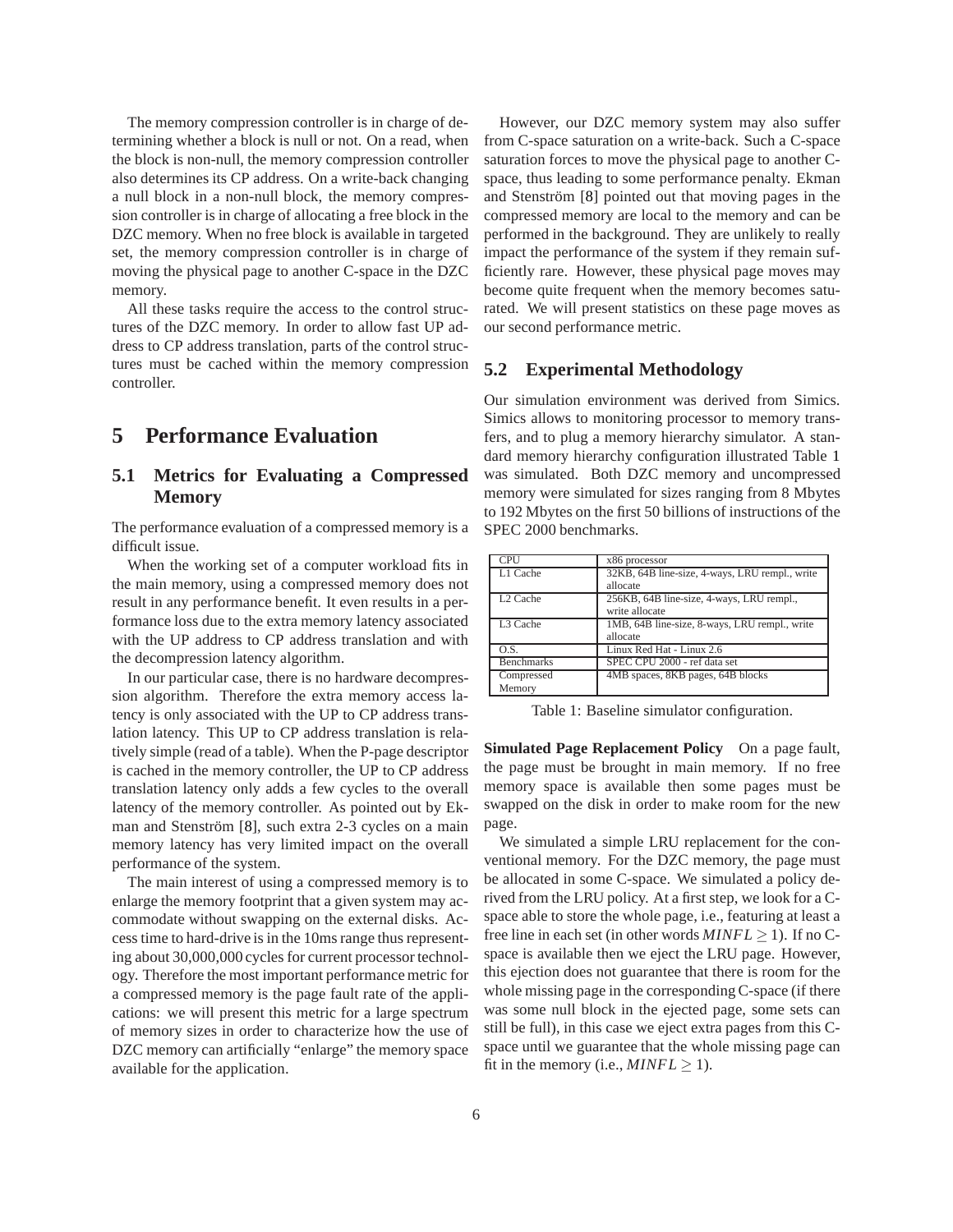<span id="page-7-0"></span>

Figure 6: Number of page-faults and page-moves per billion instructions.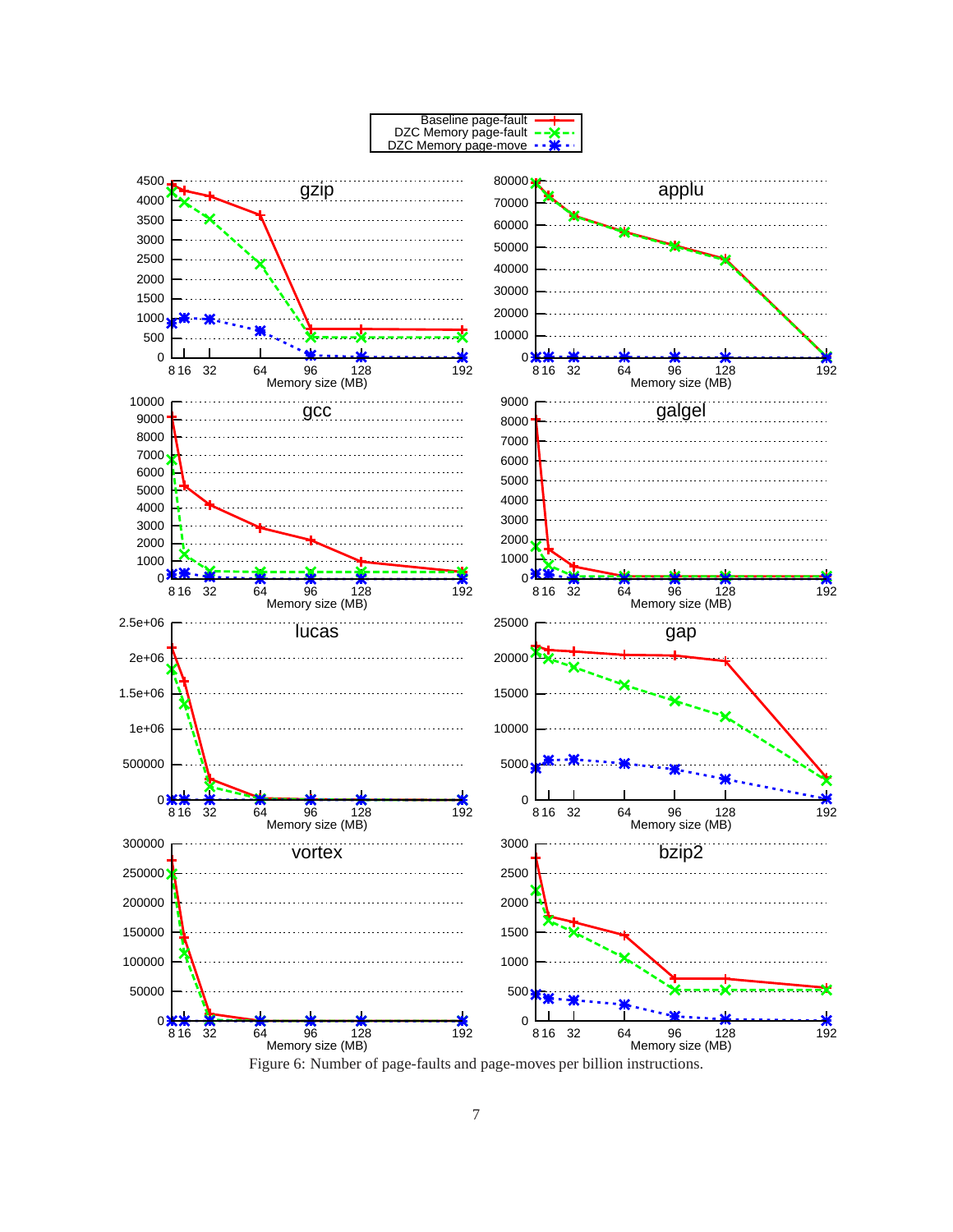**Moving Pages on Write-backs** As already mentioned, on the DZC memory, the write-back of a non-null block in place of a null block may create an overflow in the corresponding set of the C-space. In this case, the page is moved to another C-space with available free storage (i.e., with  $MINFL > 1$ ). When needed, room in memory is made for the page using the freeing policy described above.

#### **5.3 Simulation Results**

Figure [6](#page-7-0) illustrates the page fault rates and the page move rates for several benchmarks. Results are illustrated in occurrences per billion instructions. For space reasons, only 8 of the 26 benchmarks are illustrated.

Among the omitted benchmarks, *vpr, art, crafty, sixtrack, eon* and *twolf* presented very small page fault numbers (i.e. essentially cold start page faults) for all tested memory sizes. *facerec*, *fma3d*, *ammp* and *mesa* presented negligible page fault numbers apart for 8-Mbyte memory sizes. Among the other omitted benchmarks *wupwise, swim, mcf, equake* and *perlbmk* exhibit very similar behavior as *applu*, i.e. quite similar behavior for compressed memory and conventional memory as could be expected from their low rate of null blocks in memory (see Figure [2\)](#page-4-0). *mgrid, parser* and *apsi* exhibited behaviors quite similar to the one illustrated for *vortex*, i.e. a slight decrease of page faults for some memory sizes.

#### **5.3.1 Page Faults Measures**

The working sets of the SPEC 2000 benchmarks typically fit in a main memory of 192 Mbytes and in most cases in a much smaller memory. As soon as the working set of the application fits in the main memory, the behaviors of the compressed memory and the uncompressed memory are equivalent.

However, when the memory size is not sufficient to accommodate the working set, using the DZC memory may allow to accommodate the working set of an application while the same conventional memory suffers a significant page number faults. In particular, in our simulations for the *gcc* benchmark, a 32-Mbyte DZC memory is sufficient while 192 Mbytes are needed with the conventional memory. To a smaller extent, the phenomenon also arises with *galgel* (32 Mbytes vs 64 Mbytes) and *ammp* and *mesa* (8 Mbytes vs 16 Mbytes) and *bzip2* (96 Mbytes vs 192 Mbytes). The granularity of our simulations did not allow to capture the effective sizes where the effective working set becomes memory resident for every benchmark. However, the simulations showed that the use of compressed memory allows to significantly reduce the number of page

faults for many benchmarks when the working set does not fit in the main memory. This is true for the above mentioned benchmarks as well as on the illustrated *gzip* and *gap*.

On the other hand, as already mentioned on applications exhibiting poor zero compressibility, the behavior of the compressed memory is similar as to conventional memory, e.g. *wupwise, swim, applu, equake,* and *perlbmk*.

#### **5.3.2 Page Moves on the DZC Memory**

As illustrated in Figure [6](#page-7-0) the page move rate is generally much lower than the page fault rate for the DZC memory. As the penalty for a page move is several orders of magnitude lower than the one on a page fault, page moves induced by writes will not be a major performance issue on a DZC memory.

# <span id="page-8-0"></span>**6 Managing Null Blocks Across the Memory Hierarchy**

The Zero-Content Augmented cache, or ZCA cache was recently proposed [\[7\]](#page-10-0) in order to exploit null blocks in the cache. They showed that adding an adjunct zero-content cache to the last level cache could artificially increase the capacity of this last level cache and therefore allows to increase performance. In the zero-content cache, the spatial locality of the null blocks is leveraged through associating the information on nullity of the blocks in a whole page with a single address tag.

Combining the DZC memory with the ZCA creates an opportunity to manage null blocks throughout the whole memory hierarchy as illustrated on Figure [7.](#page-9-1) The vector of information representing the nullity of the blocks in a 8-Kbyte page represents only 128 bits. When reading a null block on the memory, one can send back this overall vector instead of the null block. This can improve performance through two phenomena. First, all the null blocks in a page are prefetched as soon as a null block is touched in the page. Second, the traffic on memory is reduced since a single data transfer of 16 bytes reads all the null blocks in the page.

In order to evaluate the performance of this combined DZC-ZCA memory hierarchy, we integrated a L3 ZCA cache in the simulator. We simulated two configurations of the Zero-Content cache with 4K entries (similar to [\[7\]](#page-10-0)) and 128 entries, each entry being able to map the null blocks of a 8-Kbyte page.

Simulation results are illustrated Figure [8.](#page-9-2) Benchmarks *crafty, eon* and *perlbmk* are omitted due to their very small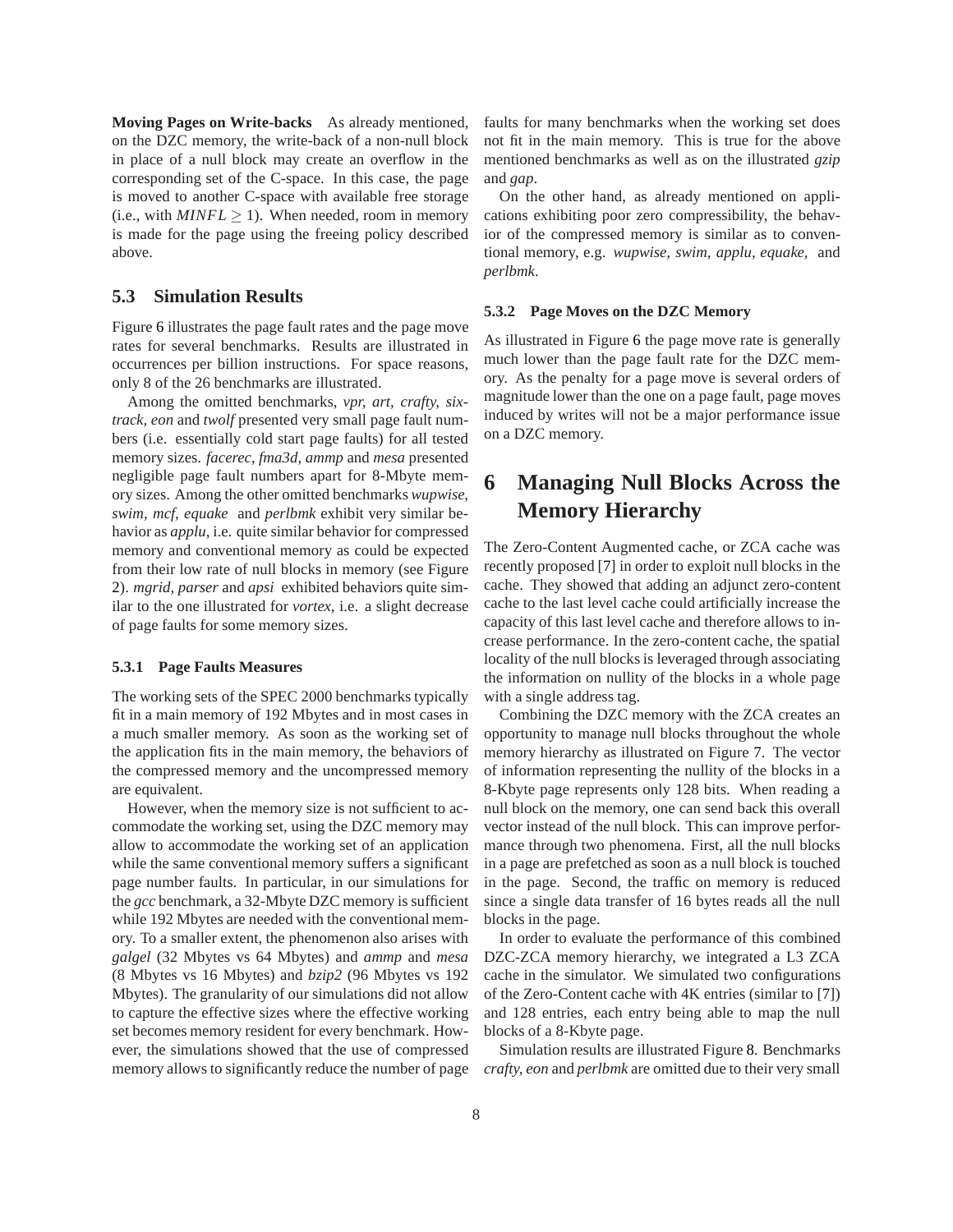<span id="page-9-2"></span>

Figure 8: Miss rate reductions using ZCA cache and DZC-ZCA memory

<span id="page-9-1"></span>

Figure 7: Managing null blocks across the memory hierarchy.

miss rates (Table [2\)](#page-10-9). *Wupwise, swim, mcf* and *equake* are also omitted due to their low null block rates, see Figure [2.](#page-4-0) For these applications DZC-ZCA has no significant impact.

For the large 4K-entry Zero-Content cache, the ZCA per itself can significantly reduce the L3 miss rate, thus saving memory traffic and increasing performance. This phenomenon is particularly significant (miss rate reduction higher than 10%) for *gzip, mgrid, vpr, gcc, mesa, galgel, facerec, sixtrack* and *vortex*. For most of these benchmarks, the prefetching impact of using DZC-ZCA is negligible: in practice, the large Zero-Content cache was able to retain the null blocks once they were initially

loaded in the L3 cache. However *gzip, gcc, lucas, gap* and *apsi* are benefiting significantly from the DZC-ZCA prefetching impact.

The simulation results for the small 128-entry Zero-Content cache emphasize this prefetching impact for a larger set of applications. While the small ZCA cache is not sufficient to retain the null blocks through the whole execution, the spatial locality of the null blocks is leveraged by the DZC-ZCA memory hierarchy. This prefetching impact significantly reduces the miss rate sometimes matching or exceeding the impact of a large Zero-Content cache without prefetching. This phenomenon is particularly pronounced on *gzip, mgrid, gcc, mesa, facerec, lucas, gap, vortex* and *bzip2*. *Apsi* presents a paradoxical behavior: using the small Zero-Content cache without prefetching degrades performance because it is not able to retain the pages with null blocks for a sufficient time to allow significant reuse of the same null block, but DZC-ZCA prefetching leverages the spatial locality of null blocks and is therefore able to improve the overall performance.

# <span id="page-9-0"></span>**7 Conclusion**

Main memory size will always remain a performance bottleneck for some applications. The use of a hardware compressed memory can artificially enlarge the working set that can reside in main memory.

For many applications, null data blocks represent a significant fraction of the blocks resident in memory. The DZC memory leverages this property to compress the main memory. As in zero-content augmented caches [\[7\]](#page-10-0), null blocks are only represented by a single bit. For representing non-null blocks, the main memory is treated as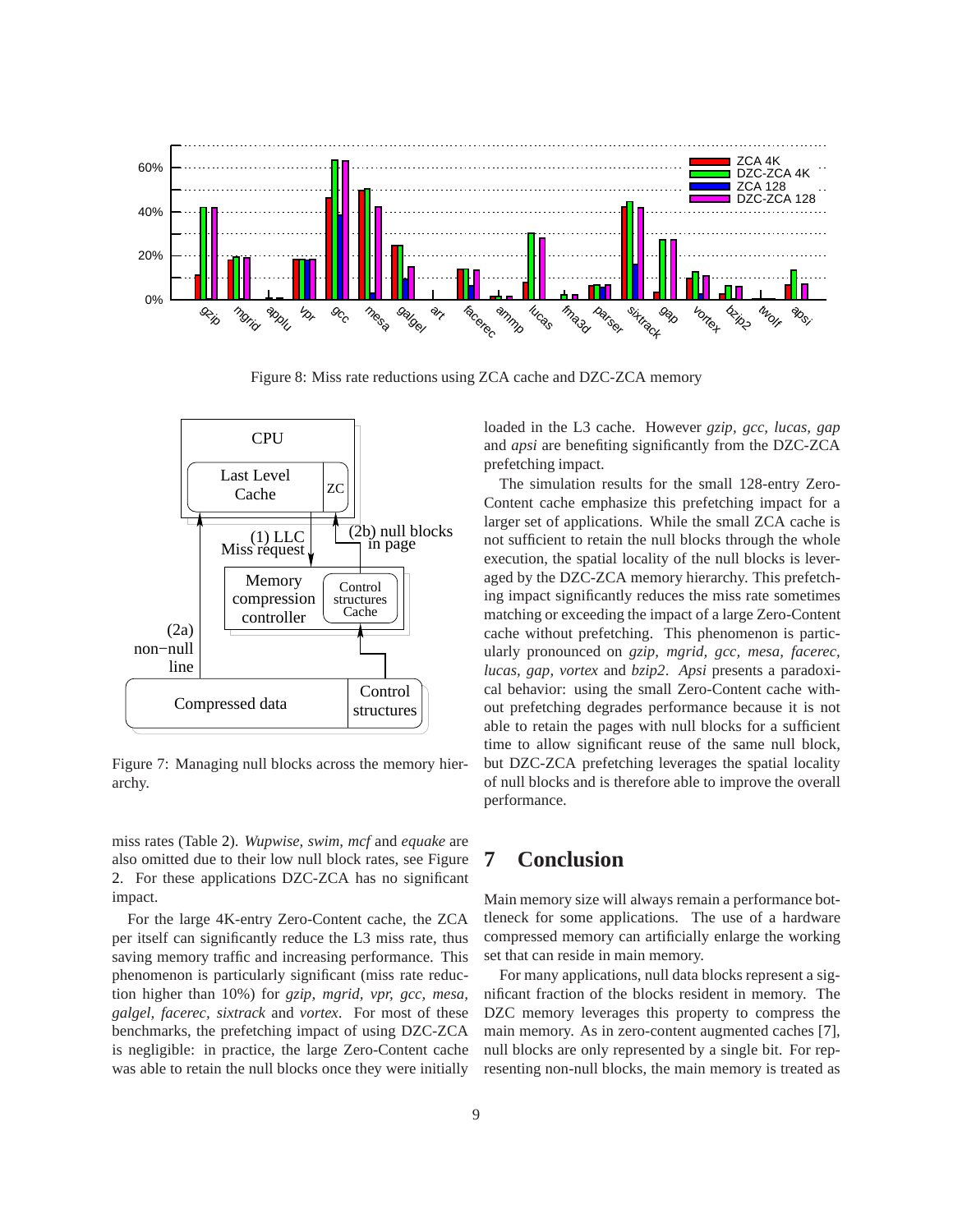<span id="page-10-9"></span>

| Application | <b>MPKI</b> | Application       | <b>MPKI</b> |
|-------------|-------------|-------------------|-------------|
| gzip        | 0.45        | facerec           | 4.77        |
| wupwise     | 2.20        | ammp              | 2.22        |
| swim        | 16.65       | lucas             | 9.94        |
| mgrid       | 4.45        | fma <sub>3d</sub> | 1.53        |
| applu       | 9.05        | parser            | 1.69        |
| vpr         | 1.09        | sixtrack          | 0.42        |
| gcc         | 1.98        | eon               | 0.00        |
| mesa        | 0.66        | perlbmk           | 0.12        |
| galgel      | 10.36       | gap               | 2.61        |
| art         | 60.63       | vortex            | 0.84        |
| mcf         | 79.87       | bzip2             | 2.83        |
| equake      | 19.75       | twolf             | 1.12        |
| crafty      | 0.11        | apsi              | 3.87        |

Table 2: Baseline L3 Miss rates (Misses per Kilo-Instructions)

a decoupled sectored cache [\[12\]](#page-11-0).

Unlike the IBM MXT technology [\[1\]](#page-10-3), the DZC memory is compatible with the use of conventional cache block size since it can manage 64 bytes memory blocks. The compression/decompression algorithm is trivial and is very efficient. Compared with the scheme proposed by Ekman and Stenström [\[8\]](#page-10-5), the DZC memory allows a smooth management of compressed data size changes on writes.

Our experimental simulations have shown that the decoupled zero-compressed memory allows to enlarge the size of the working set that can reside in the main memory for many applications, thus avoiding costly page faults when the size of the working set is close to the size of the main memory.

We have also shown that the trivial null block compression can be exploited throughout the whole memory hierarchy through combining a zero-content augmented caches [\[7\]](#page-10-0) with a DZC memory. Asides enlarging the size of the possible data set resident in memory through DZC memory and decreasing cache miss rates through ZCA cache, the DZC-ZCA combination allows to increase the performance of the overall system through decreasing the memory traffic and prefetching at the same time: a single read request on a null block fetches all the null blocks in a page.

## <span id="page-10-3"></span>**References**

[1] B. Abali, H. Franke, X. Shen, D. E. Poff, and T. B. Smith. Performance of hardware compressed main memory. In *HPCA '01: Proceedings of the 7th In-* *ternational Symposium on High-Performance Computer Architecture*, pages 73–81, Washington, DC, USA, 2001. IEEE Computer Society.

- <span id="page-10-8"></span>[2] A. R. Alameldeen and D. A. Wood. Adaptive cache compression for high-performance processors. In *ISCA '04: Proceedings of the 31st annual international symposium on Computer architecture*, pages 212–223, Washington, DC, USA, 2004. IEEE Computer Society.
- <span id="page-10-4"></span>[3] A. R. Alameldeen and D. A. Wood. Frequent pattern compression: A significance-based compression scheme for L2 caches. *Technical Report 1500, Computer Sciences Department, University of Wisconsin-Madison*, Apr 2004.
- <span id="page-10-6"></span>[4] V. Beltran, J. Torres, and E. Ayguadé. Improving web server performance through main memory compression. In *ICPADS '08: Proceedings of the 2008 14th IEEE International Conference on Parallel and Distributed Systems*, pages 303–310, Washington, DC, USA, 2008. IEEE Computer Society.
- <span id="page-10-2"></span>[5] R. S. de Castro, A. P. do Lago, and D. Da Silva. Adaptive compressed caching: Design and implementation. In *SBAC-PAD '03: Proceedings of the 15th Symposium on Computer Architecture and High Performance Computing*, pages 10–18, Washington, DC, USA, 2003. IEEE Computer Society.
- <span id="page-10-1"></span>[6] F. Douglis. The compression cache: Using on-line compression to extend physical memory. In *USENIX Winter: Proceedings of 1993 Winter USENIX Conference*, pages 519–529, 1993.
- <span id="page-10-0"></span>[7] J. Dusser, T. Piquet, and A. Seznec. Zero-content augmented caches. In *ICS '09: Proceedings of the 23rd international conference on Supercomputing*, pages 46–55, New York, NY, USA, 2009. ACM.
- <span id="page-10-5"></span>[8] M. Ekman and P. Stenström. A robust main-memory compression scheme. In *ISCA '05: Proceedings of the 32nd annual international symposium on Computer Architecture*, pages 74–85, Washington, DC, USA, 2005. IEEE Computer Society.
- <span id="page-10-7"></span>[9] E. G. Hallnor and S. K. Reinhardt. A unified compressed memory hierarchy. In *HPCA '05: Proceedings of the 11th International Symposium on High-Performance Computer Architecture*, pages 201– 212, Washington, DC, USA, 2005. IEEE Computer Society.